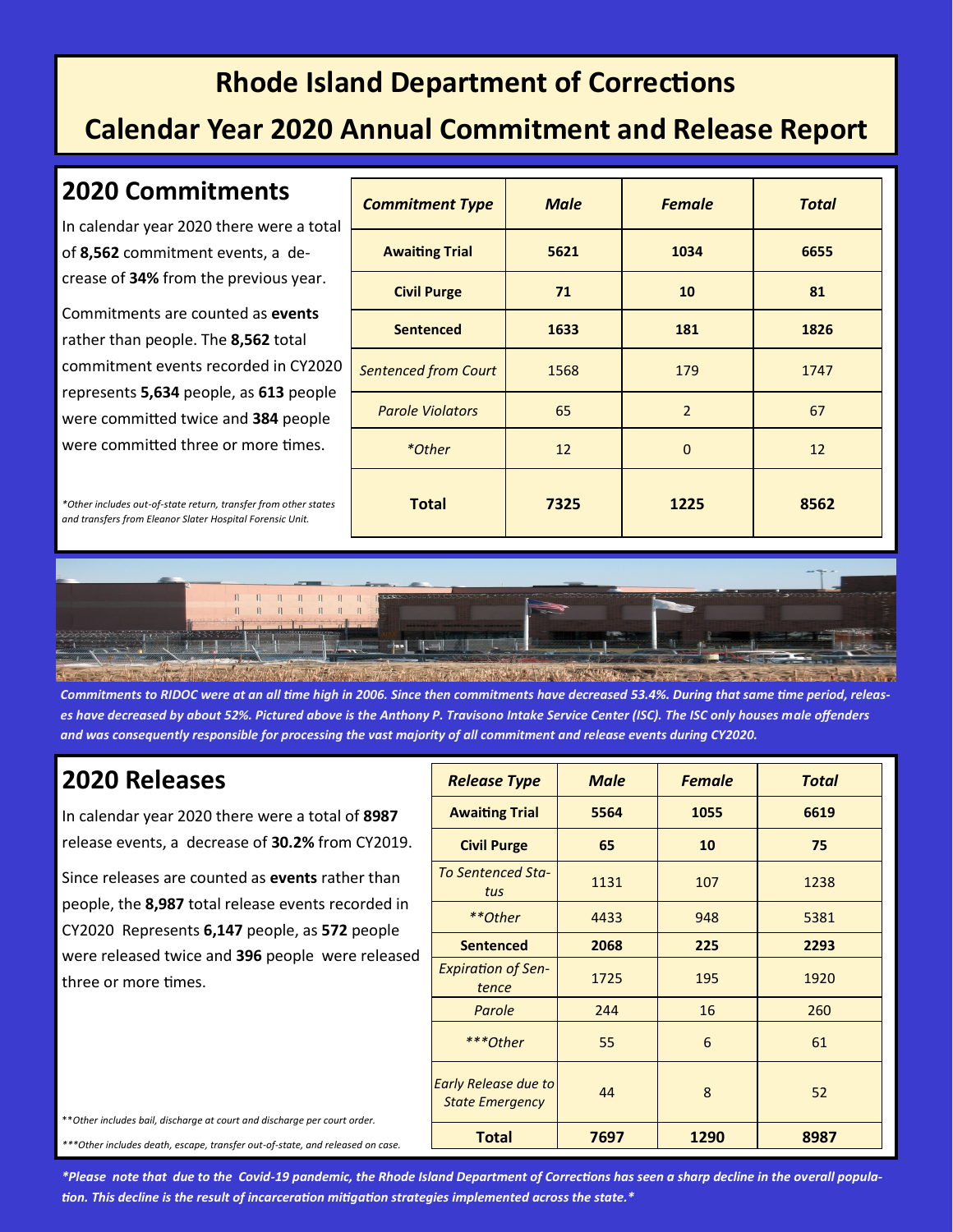

Prison populations are influenced by commitments and length of stay. In RI, commitments have a great effect on RIDOC's population. When commitments exceed/fall below releases, an increase/decrease may be evident in the population. The graph above demonstrates how commitments/releases impacted the population in CY2020. For more information regarding changes in length of stay, see the RIDOC FY2020 Annual Population Report, which can be found on the RIDOC webpage at www.doc.ri.gov. Since male and female figures were relatively close together, they have been expressed below as combined.

- The average age of those committed and released was **35**.
- Twenty-nine percent (**29%**) of men and thirty-eight percent (**38%**) of women were committed for non-violent offenses.
- Forty-nine percent (**49%**) of those committed and released were white, twenty-five percent (**25%**) black; twenty-two percent (**22%**) Hispanic.
- Only fourteen percent (**14%**) of those committed and released were female.
- Of the sentenced commitments, seventy-eight percent (**78%**) were newly sentenced and seventeen percent (**17%**) were committed due to a probation violation, yielding a seventeen percent (**17%**) decrease from last year where thirty-four percent (**34%**) of sentenced commitments were probation violations.
- Of the awaiting trial commitments, thirty-nine percent (**39%**) were new commitments and twenty-one percent (**21%**) were committed for "failure to appear" (for court).
- Of the sentenced commitments in calendar year 2020, sixty-six percent (**66%**) of males and eighty-two percent (**82%**) of females were sentenced to six months or less.

**For further information please contact Waverly Findlay, Principal Research Technician, at waverly.findlay@doc.ri.gov, 401-462-0373.**